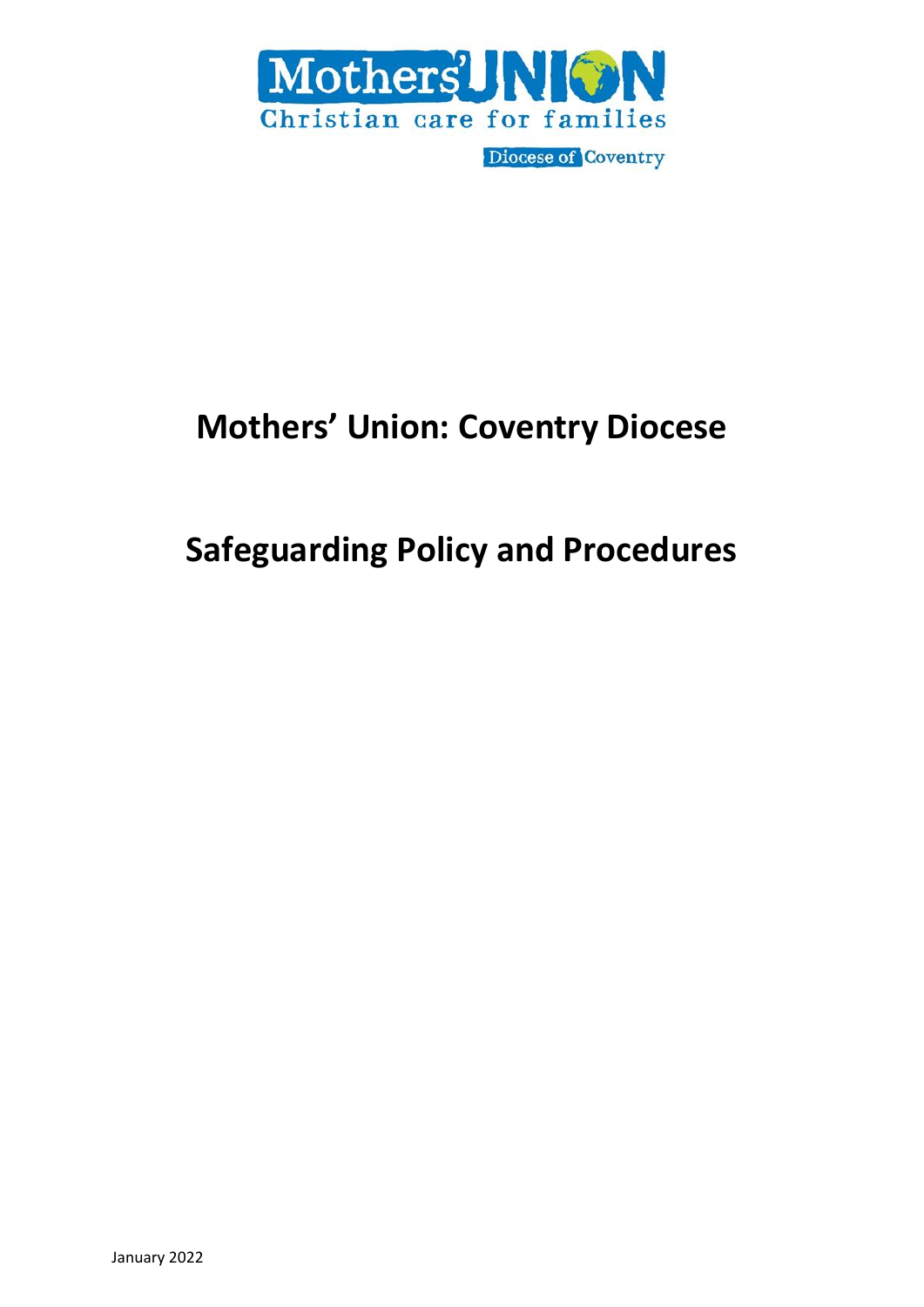

# **Safeguarding in Mothers' Union: Policy Commitment**

The following policy commitment was agreed by the Worldwide Trustee Board of Mothers' Union in November 2018:

As an organisation concerned with Christian principles and ministry in family life, the nurture and protection of children, young people and vulnerable adults is at the heart of Mothers' Union. Both individually as members and collectively as an organisation, Mothers' Union has a duty to protect children, young people and vulnerable adults, doing everything possible to ensure that they are safe when involved in Mothers' Union activities.

We will follow the safeguarding policies and practices issued by the Anglican Church, and the Anglican Consultative Council (ACC) charter for the safety of people within the churches of the Anglican Communion.

In addition, the safeguarding policies and practices of the Diocese of Coventry will be followed.

Mothers' Union in Coventry Diocese will promote the welfare of children, young people and vulnerable adults by aiming to prevent abuse from occurring, to protect those who are at risk of abuse and to respond well to those who have been abused. We will follow procedures to enable the identification of those who may present a risk to others and, should this occur, seek appropriate pastoral support for them.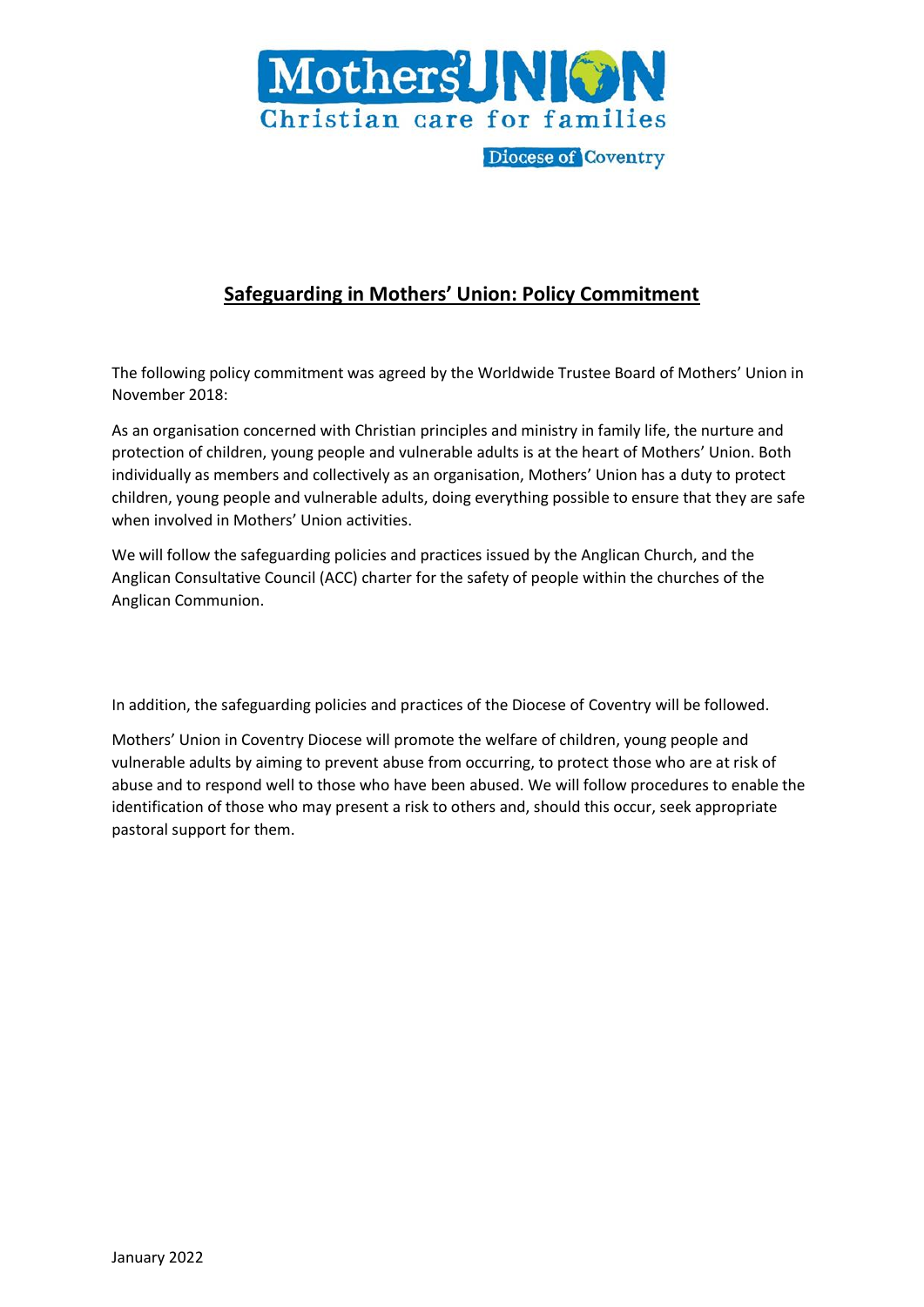

# **Guidance for Mothers' Union in Coventry Diocese**

- 1. At the first Trustee meeting in each year the trustee board will re-visit and adopt the current Anglican diocesan (Coventry) safeguarding procedures for their activities. This will be recorded in the minutes of the meeting.
- 2. The diocesan trustee board will nominate a member (Safeguarding Contact):
	- a. to have an overview of the safeguarding aspects of Mothers' Union activities across Coventry diocese, including liaison with the Diocesan Safeguarding Officer;
	- b. to ensure that safeguarding requirements are met for all activities or initiatives in the diocese; and
	- c. to be part of the MU Britain & Ireland Community of Interest for Safeguarding.
- 3. Annually, the board should review the roles in Mothers' Union activities in the diocese that include direct involvement with children, young people and adults at risk to ensure that those volunteers involved in the activities:
	- a. are appropriately recruited;
	- b. receive training, either in line with the diocesan guidelines or those of a partner organisation with whom Mothers' Union is working;
	- $c.$  are aware of the relevant reporting procedures to deal with safeguarding concerns and allegations.

It is expected that Mothers' Union, at diocesan or local level, will follow the safeguarding policies and practices of the Anglican church (Coventry Diocese), or those of any other external organisation that Mothers' Union is working with.

Guidance documents are provided <https://www.mothersunion.org/safeguarding>to assist the diocesan trustee board in the area of safeguarding and to offer good practice guidelines to make it easier for Mothers' Union groups, branches and individual members to 'do the right thing' when it comes to safeguarding. Good safeguarding practice does not create barriers to our Mothers' Union outreach, but makes it possible for us to engage with vulnerable groups in our communities appropriately and safely, both for them and for our members.

No one is expected to know everything about safeguarding, but by following guidance and talking to those who have expertise in this area, we can show that we are doing everything possible to safeguard all those who come into contact with Mothers' Union. If any Mothers' Union member, group or diocese chooses not to follow current guidance and a safeguarding incident were to occur, this can result in a loss of insurance cover and incur other liabilities, as well as having a negative impact on the reputation of Mothers' Union.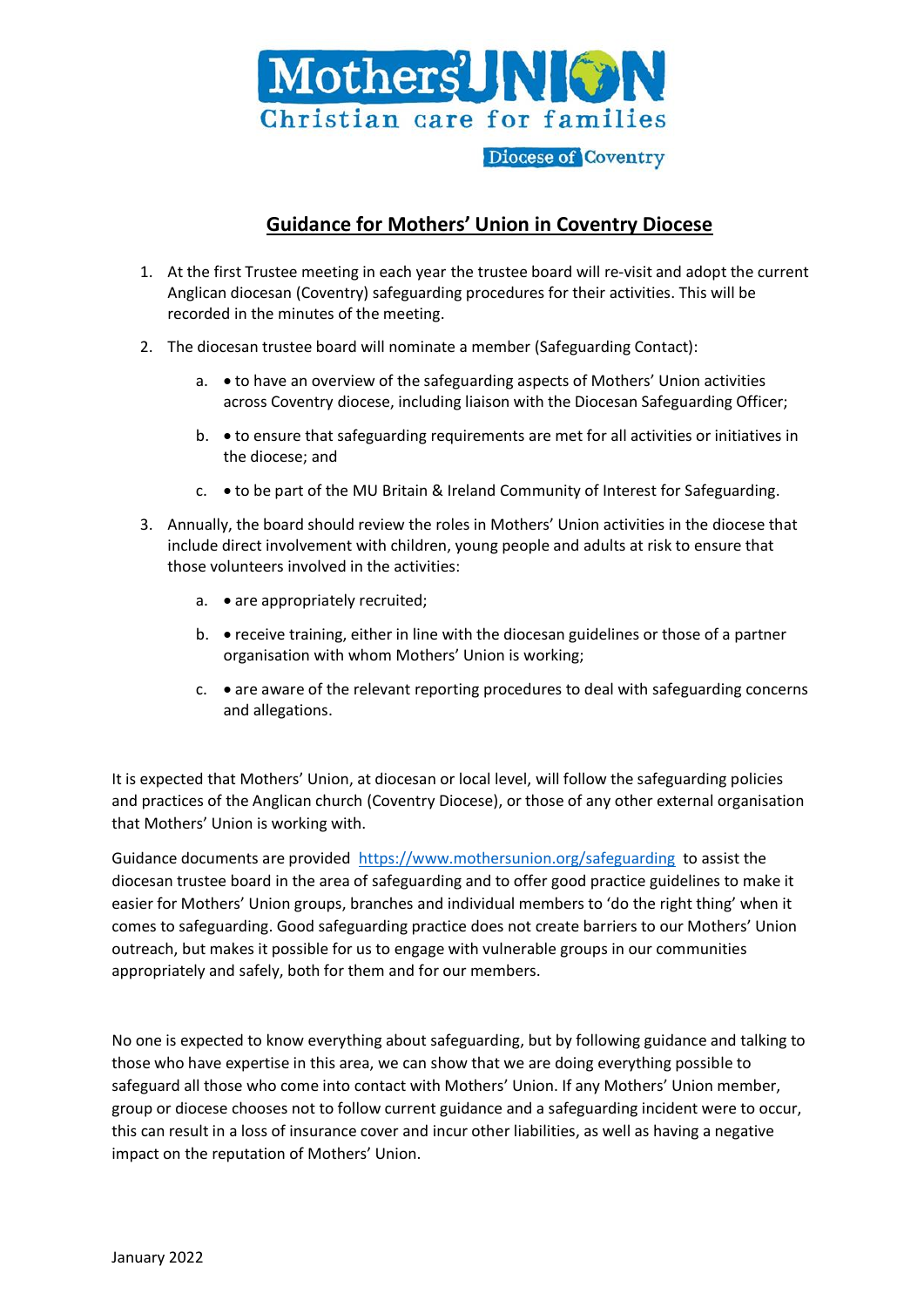

# **Seven Safeguarding Steps for Diocesan Trustee Boards**

## Step 1

Nominate a member to be the Safeguarding Contact for Mothers' Union in the diocese. Currently Karen Morris

Step 2

Make contact with the Coventry Diocesan Safeguarding Adviser. Currently Sarah Price

## Step 3

At the start of each year, accept and minute the adoption of Mothers' Union safeguarding policy commitment; re-visit and accept Coventry Diocese Mothers' Union Safeguarding Policy

## Step 4

For all Mothers' Union events and activities, follow the appropriate procedures and practices for those working with children and adults at risk

## Step 5

Regularly review all Mothers' Union activities in the diocese and determine the appropriate recruitment and training requirements

## Step 6

Make local groups/branches aware of the need to liaise with their Parish Safeguarding Officer or the Mothers' Union Diocesan Safeguarding Contact if there is no one appointed in the parish.

Step 7

Raise awareness of safeguarding with all MU members as **safeguarding is everyone's business**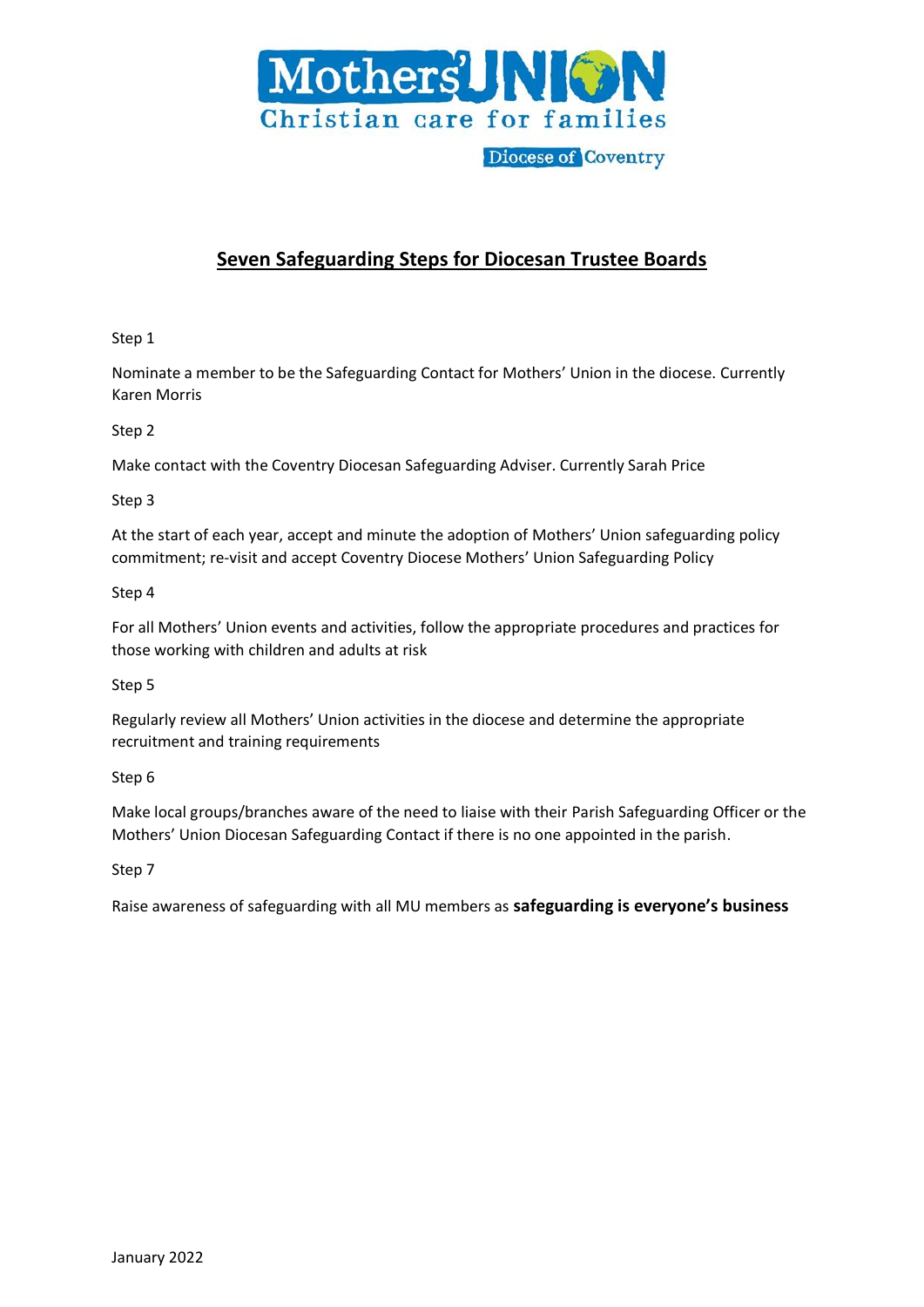

# **Safer Recruitment & Safeguarding Training: Who is Responsible?**

The most important part of safeguarding is making sure that everyone who volunteers to be involved in activities with children and adults at risk does so through a safer recruitment procedure and receives an appropriate level of training. Mothers' Union activities involving children and adults at risk fall into one of three categories.

- **1. The activity is managed and delivered in conjunction with the local church or the diocese:**
	- **Mothers' Union will follow the safeguarding policy of the local church/Coventry diocese.**
		- i. Volunteers will be recruited, have the relevant criminal records checks and be trained in line with the safeguarding policies and procedures of the local church/Coventry Diocese and will respond to safeguarding concerns through the Parish Safeguarding Officer or the Diocesan Safeguarding Adviser
- **2. The activity is in partnership with an external organisation, such as a prison, hospital, contact centre, school etc.:**
	- **The partner organisation takes responsibility for safeguarding** 
		- i. Mothers' Union volunteers will be recruited according to the safeguarding procedures of the organisation involved, who will also be responsible for undertaking appropriate criminal record checks if required. Members will be made aware of the partner organisation's safeguarding policy and how to respond to safeguarding concerns.

## **3. If the activity is solely the responsibility of Mothers' Union:**

- **Mothers' Union Safer Recruitment and Training Procedures will apply** 
	- i. The procedures can be found in the Mothers' Union document, from the Safeguarding lead at Mary Sumner House: "Safer Recruitment in Mothers' Union" (attached to this policy document). This includes:
		- 1. Steps to safely recruit volunteers
		- 2. Model Volunteer Role Outline
		- 3. Volunteer Information Form
		- 4. Self-declaration Form for volunteers
		- 5. Reference letter and form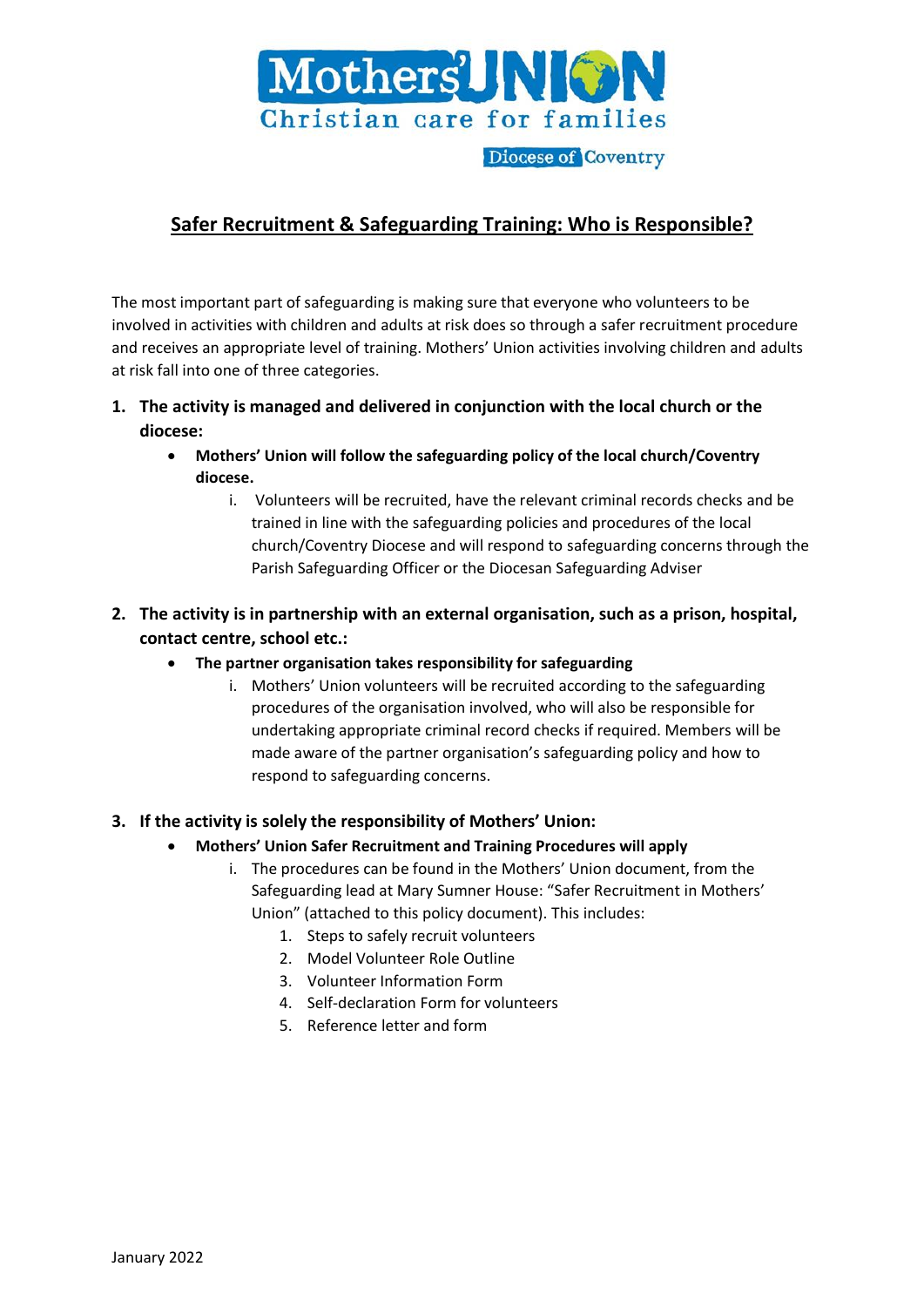

## **The Disclosure & Barring Service (DBS) and Criminal Records Checks**

## **DBS checks for Mothers' Union trustees**

The Charity Commission for England & Wales recommends that all trustees of charities working with children and vulnerable adults have an enhanced DBS check. This is not dependent on a trustee having any direct contact with vulnerable groups. As part of the body responsible for decision making relating to work with these groups, each trustee should be an appropriate person to undertake such decisions. The Church of England and the Church in Wales have similar requirements for members of PCCs which sponsor and approve work with children and adults at risk.

The B&I Group have agreed that Mothers' Union trustees in England and Wales must have a DBS enhanced check for working with both children and vulnerable adults issued in the past three years and that each diocesan Mothers' Union is responsible for the DBS checks of its trustees. DBS checks are for working relating to children or adults or both groups. In most instances, diocesan trustees will require checking for both groups as Mothers' Union activities are likely to involve both children and adults at risk.

It is recommended that each diocesan Mothers' Union should:

- Register with one of the safeguarding agencies who offer electronic DBS checks.
- · Appoint an appropriate individual to be responsible for administering the checks, being informed of check results and maintaining appropriate records.

Thirtyone:eight is recommended as a safeguarding agency. It is a Christian organisation specialising in supporting faith groups and widely used by Anglican dioceses as well as Mothers' Union for the central staff. There is an annual registration fee as well as an administration charge for each check, but this includes access to their safeguarding helpline. Some agencies only offer a processing service for DBS checks.

A trustee who has had an equivalent check with another voluntary organisation and is registered with the DBS Update Service can give permission for their record to be checked via that service by the diocesan Mothers' Union. Further information about the DBS Update Service can be found at

[https://www.mothersunion.org/sites/default/files/resources/public/DBS%20and%20criminal%20rec](https://www.mothersunion.org/sites/default/files/resources/public/DBS%20and%20criminal%20record%20checks%20England%20and%20Wales.pdf) [ord%20checks%20England%20and%20Wales.pdf](https://www.mothersunion.org/sites/default/files/resources/public/DBS%20and%20criminal%20record%20checks%20England%20and%20Wales.pdf)

It is recommended that Mothers' Union trustees who are DBS checked register with this service, once they receive their certificate. There is no charge for volunteers to register – but it must be done within 30 days of the 'date of issue' displayed on the DBS certificate.

Similarly, a Mothers' Union trustee with an equivalent current certificate as a volunteer within the Church of England or the Church in Wales can use that certificate through the portability provisions of the DBS system.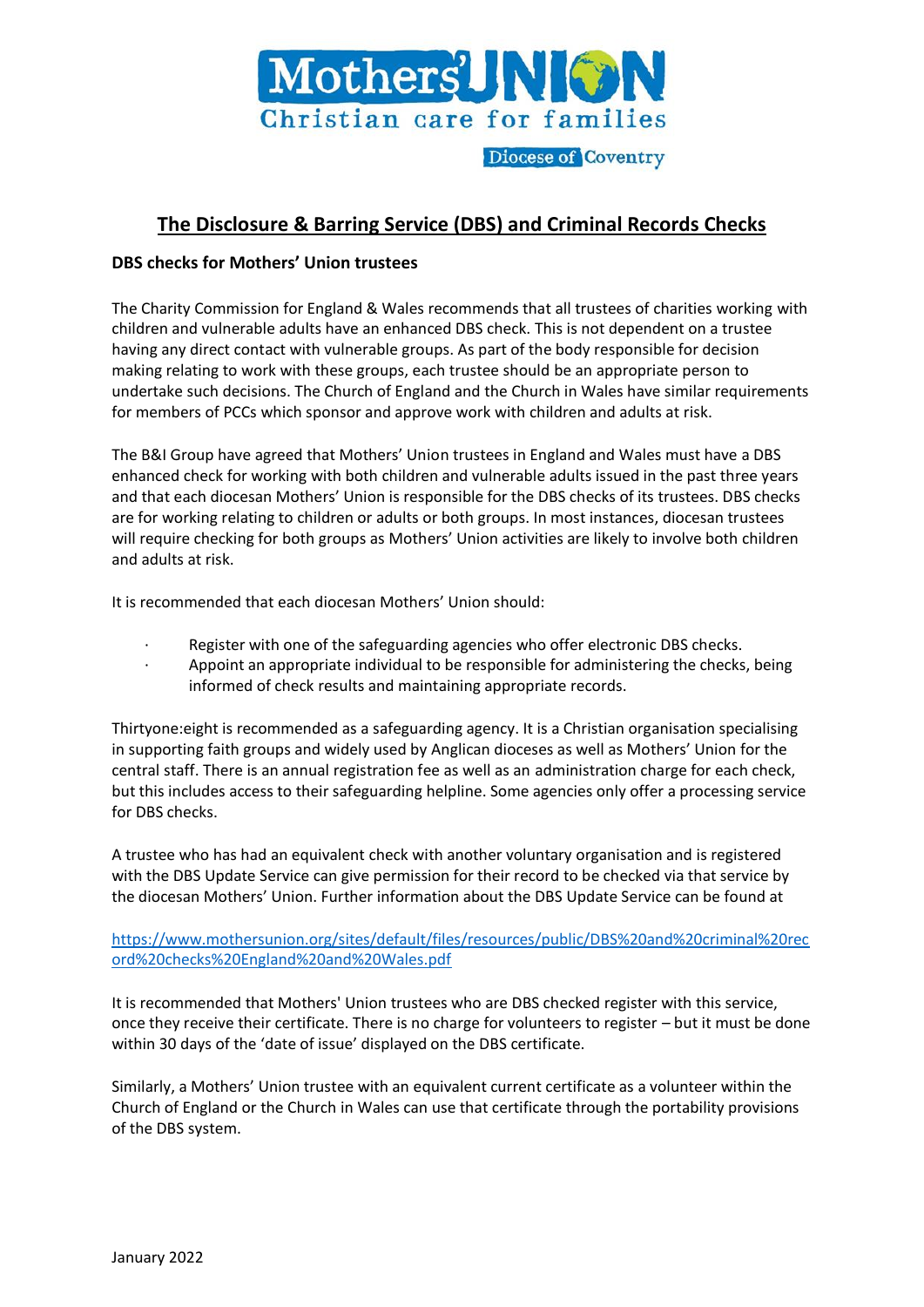

There are provisions which avoid the need for volunteers to complete multiple Disclosure and Barring Service (DBS) applications, provided that the check is:

- For a voluntary (not paid) role
- The same level of check is required
- Relates to the same group (i.e. working with children or adults or both)

#### **Update service**

It is possible for volunteers to register free of charge with the DBS Update Service*, provided they do so within 30 days of the date of issue of the DBS certificate.* 

This means a volunteer doesn't need to go through the online DBS application and checking process when they apply for another voluntary role. Instead, they need to produce their original DBS certificate with its 12 digit reference number, their full name and date of birth, which allows their current status to be checked on line by the new organisation they are volunteering with.

The Update Service can only be used for:

- standard and enhanced checks (not checks where barring information is required)
- the same level of check and
- the same workforce (children, adult or both)

More information about the DBS update service can be found at:

[https://www.gov.uk/government/publications/dbs-update-service-applicant-guide/dbs](https://www.gov.uk/government/publications/dbs-update-service-applicant-guide/dbs-updateservice-applicant-guide)[updateservice-applicant-guide](https://www.gov.uk/government/publications/dbs-update-service-applicant-guide/dbs-updateservice-applicant-guide)

#### **Portability**

Some volunteers may have an existing DBS certificate for other church related activities which could meet the requirement for a DBS check through portability. To meet the portability requirement, their DBS certificate must be seen and meet the following criteria:

- Issued for a role within the same Anglican diocese, for example as a PCC member or a Sunday school teacher
- Apply to the same "workforce" (children, adult or both)
- Eligible for the same/lower level of criminal record check as the other (or previous) role
- Be current and not in need of renewal (Mothers' Union in B&I require DBS certificates to be renewed every 3 years, unless registered with the Update Service)

DBS certificates relating to current employment or from other voluntary organisations (including Girlguiding and the Scout Association) or from other Anglican dioceses are not acceptable.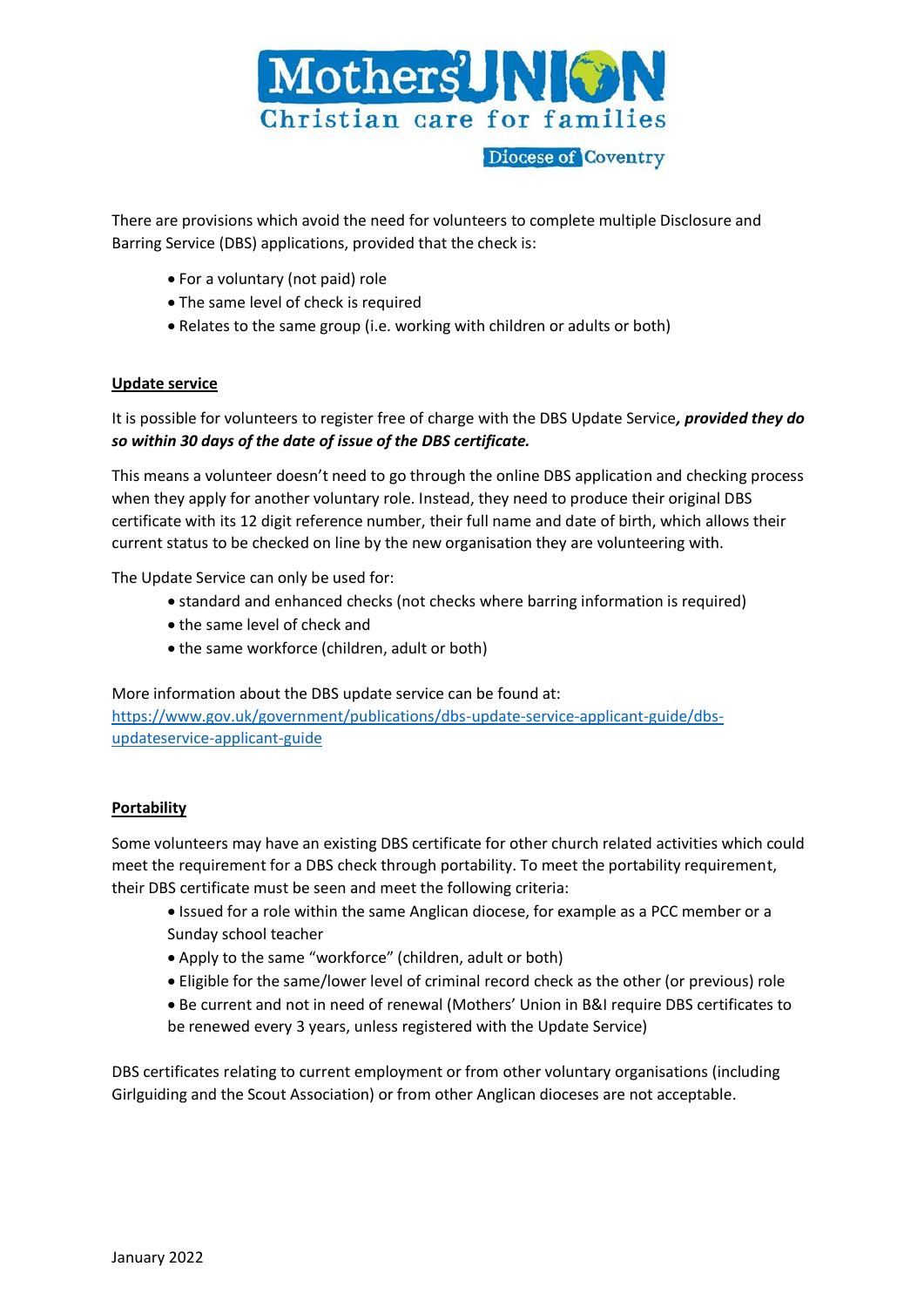

# **Mothers' Union activities in Coventry Diocese**

When members are considering new activities - or expanding existing ones - it is important to think about the safeguarding implications. If you are asking members and friends in your branch or diocese to make knitted items, or pack toiletry bags, for example, where items will be taken to a collection point for distribution, then there are no additional safeguarding concerns other than the overall well-being and pastoral care of the members. But if members will be directly engaging with beneficiaries and these may include children, young people or adults at risk, then safeguarding procedures need to be followed.

## **Who is responsible for Safeguarding?**

If the activity is being organised in conjunction with the church (for example, supporting a church homelessness project by helping to staff a centre) then the church safeguarding procedures will be followed. For more information:<https://www.coventry.anglican.org/safeguarding>

If the project is in partnership with **an external organisation** (for example, MU members staffing a Play Area in a prison), the safeguarding procedures of the partner organisation will apply. Before setting up a new partnership agreement, you should always ask to see the Safeguarding policy and procedures of the external organisation, which should be at least as stringent as those of Coventry diocese.

If the activity is the sole responsibility of Mothers' Union, or a partner organisation expects Mothers' Union to be responsible for safeguarding issues, then follow the Mothers' Union and Coventry Diocese safeguarding processes.

#### **Finding and supporting volunteers**

Whichever organisation is responsible for safeguarding, the procedures for recruiting volunteers must be followed. Safer recruitment ensures that the right people are volunteering to work with children and adults at risk and an important part of Mothers' Union commitment to do everything possible to ensure that children and adults are safe when involved in Mothers' Union activities.

All MU members who are involved in any capacity in an activity or event involving children and adults at risk should have completed basic safeguarding awareness training so they are able to recognise safeguarding concerns. They should also know how to respond and who to inform, as well as being aware of the boundaries of confidentiality. Developing our understanding of safeguarding will help bring about a safer environment for everyone. Training is available for any groups of Mothers' Union volunteers, through Coventry Diocesan Safeguarding Team.

Mothers' Union insurance cover is also dependent on safeguarding policy and practice being followed.

Safeguarding is equally important for one off events, such as a Family Fun Day, even if any children or adults at risk are supervised by their own relatives or carers. If Mothers' Union is involved as a part of a larger event, the safeguarding procedures of the event organisers should be followed.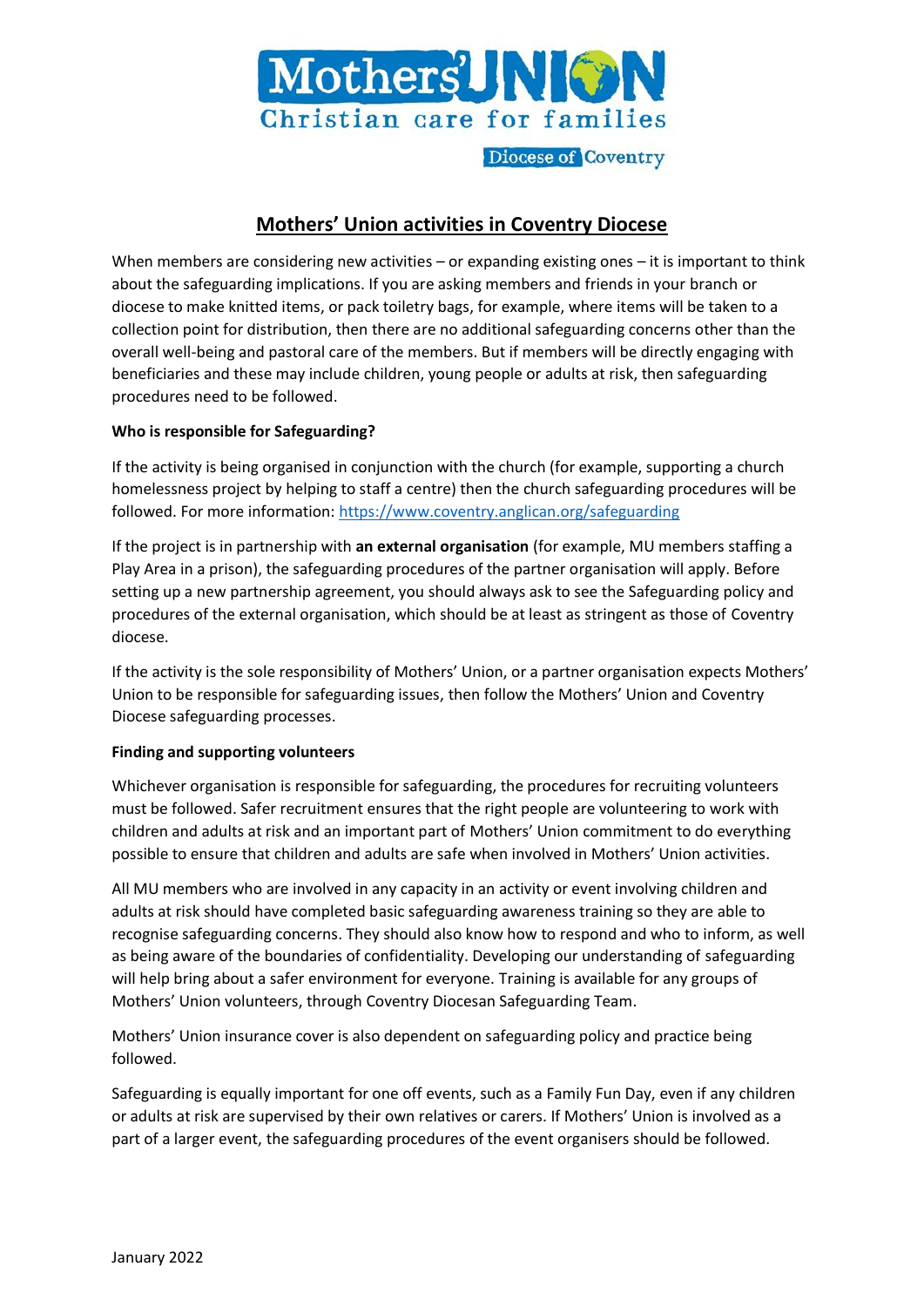

## **Reviewing Mothers' Union Activities**

On a regular basis, and at least once in the triennium, the trustee board must review all Mothers' Union activities involving children, young people and adults at risk, happening in the diocese. This includes activities organised by the diocese, those in partnership with other organisations and those organised by a local branch or group.

Coventry MU Safeguarding Contact should check with those organising the activities that all those involved have been recruited through the relevant Safer Recruitment procedure and completed the appropriate level of safeguarding training. Safeguarding training should be refreshed every three years.

Many Mothers' Union members are engaged in projects and activities that are led by statutory and other voluntary organisations, such as prisons, schools and contact centres, which have their own safeguarding policies and procedures for volunteers working with them. When working with partner organisations, diocesan trustees need to be clear which safeguarding policies, procedures and practice guidelines are being followed, including the responsibility for carrying out any criminal record checks required and the provision and updating of safeguarding training.

If there is any uncertainty about the robustness of the policies and procedures of an external organisation, or where the responsibility for recruiting and reporting procedures lies, trustees should ask for guidance from the Diocesan Safeguarding Adviser or contact the Mothers' Union Safeguarding lead at Mary Sumner House.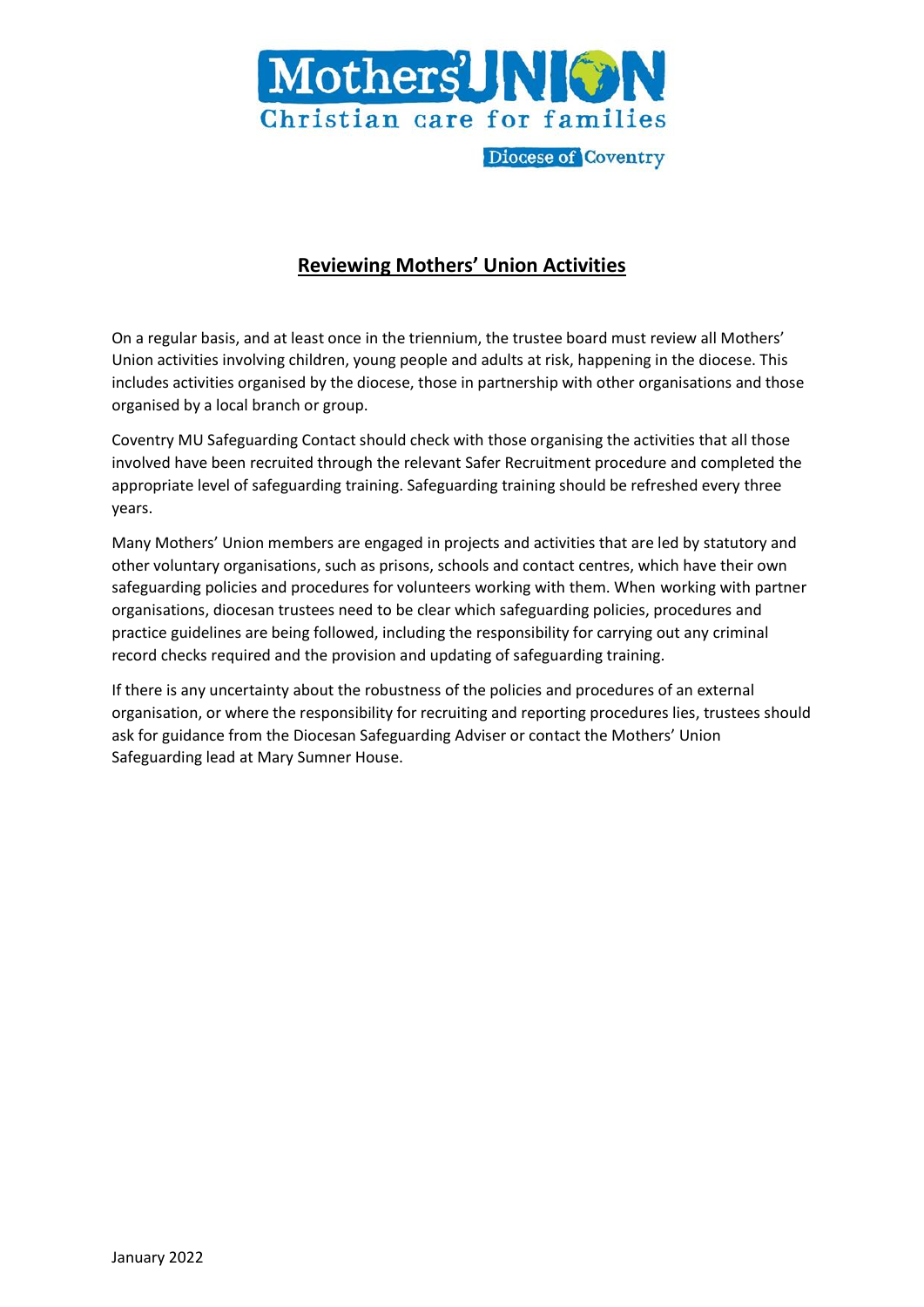

## **Mothers' Union Diocesan Safeguarding Contact: Role Description**

Mothers' Union Diocesan Safeguarding Contact in Coventry Diocese is the key link between members and trustees concerning safeguarding matters. It is recommended that a Trustee undertakes this role.

The main tasks are:

- To have an overview of all Mothers' Union activities in the diocese involving children and adults at risk, including keeping a record of these activities and where responsibility for safeguarding lies.
- To create a working relationship with the Anglican Diocesan Safeguarding Adviser for their advice and guidance on safeguarding issues relating to Mothers' Union activities organised in conjunction with the local church, including safer recruitment and access to safeguarding training.
- To ensure that the Trustee Board is kept up to date with current safeguarding practice and procedures
- To ensure that all Mothers' Union volunteers working with children and adults at risk are recruited through the relevant Safer Recruitment procedure and undertake appropriate training;
- To keep diocesan trustees aware of the safeguarding implications of new and existing activities with children and adults at risk
- To seek advice and guidance from the diocesan safeguarding team relating to contact with local statutory agencies in any instances where Mothers' Union is acting independently of the church.
- To record and report any safeguarding concerns that may arise in the diocese
- To ensure that all diocesan trustees have up to date and appropriate criminal records checks
- To be the nominated diocesan contact on the Safeguarding Community of Interest (MSH).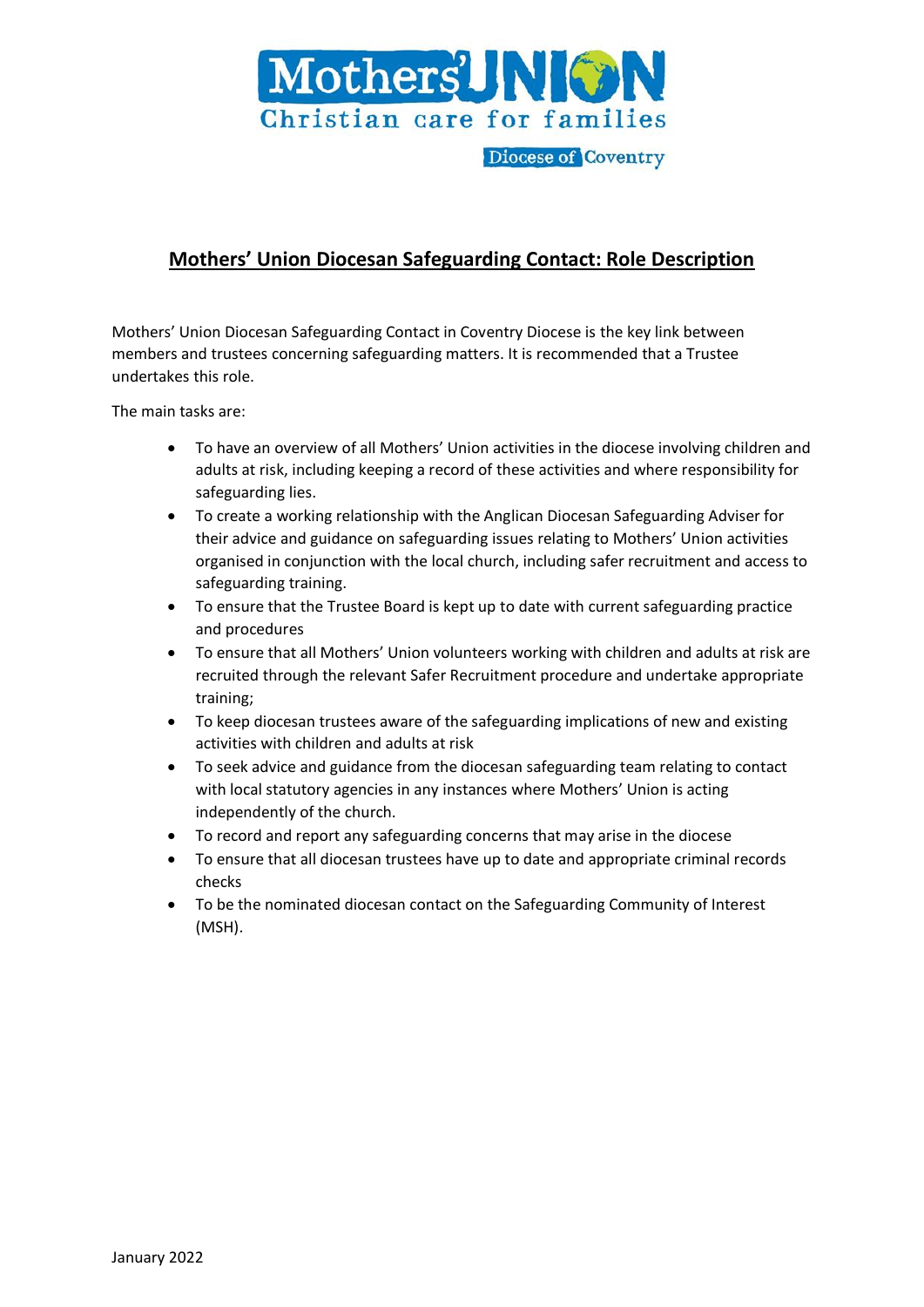

# **Safeguarding Incident Reports to central Mothers' Union**

If an incident relating to abuse, or suspected abuse, of a child, young person or adult occurs, and once the procedures for reporting such incidents have been followed, the Diocesan President and/or the Mothers' Union Diocesan Safeguarding Contact should discuss with the Anglican Diocesan Safeguarding Adviser (or if with a partner organisation, their lead on safeguarding)

• The nature of the information which, whilst appropriately respecting issues of confidentiality, should be passed to the Safeguarding Lead of Mothers' Union (currently Marian Pope), so that any appropriate lessons which have been learnt from the specific incident can be more generally applied to Mothers' Union activities.

• The nature of the information, which, whilst appropriately respecting issues of confidentiality, should be passed as soon as possible (via the Safeguarding Lead of the Mothers' Union) to the Mothers' Union's insurers.

As a minimum, the following information should be reported:

- Diocese and date of the incident
- An incident summary a brief anonymised summary of the incident or allegation of abuse
- The individual(s) to whom the incident was initially reported including the name(s), position held and contact details

• The action taken as a result of this incident - this should include:

 the channel through which the incident was reported (e.g. the MU diocesan safeguarding contact or that of another organisation);

- any involvement of statutory agencies (e.g. social services or the police)
- \* names, positions and contact details
- \* as well as the action taken.

• Where the full record of the incident and the subsequent action is held – including both the location and the method of storage (e.g. paper, electronic) and who has access to this information at the time of reporting.

• Any action recommended to the diocese to reduce the likelihood of a similar occurrence – especially if this could be helpful for other Mothers' Union dioceses

A full record of all safeguarding incidents should be kept securely\* by the MU diocese involved and be accessible, if ever necessary, to future diocesan trustees who may have a legitimate need to access the information, for example, Diocesan President, MU Diocesan Safeguarding Contact

Safeguarding Incident records must be kept for a minimum of 50 years in case of a public liability claim.

\* Paper records should be held in a filing or storage cabinet, which is kept locked and has limited key holders. Electronic records should be kept on a password protected external drive, not on a PC or laptop, as this may more generally be accessible and could be lost if a PC crashes.